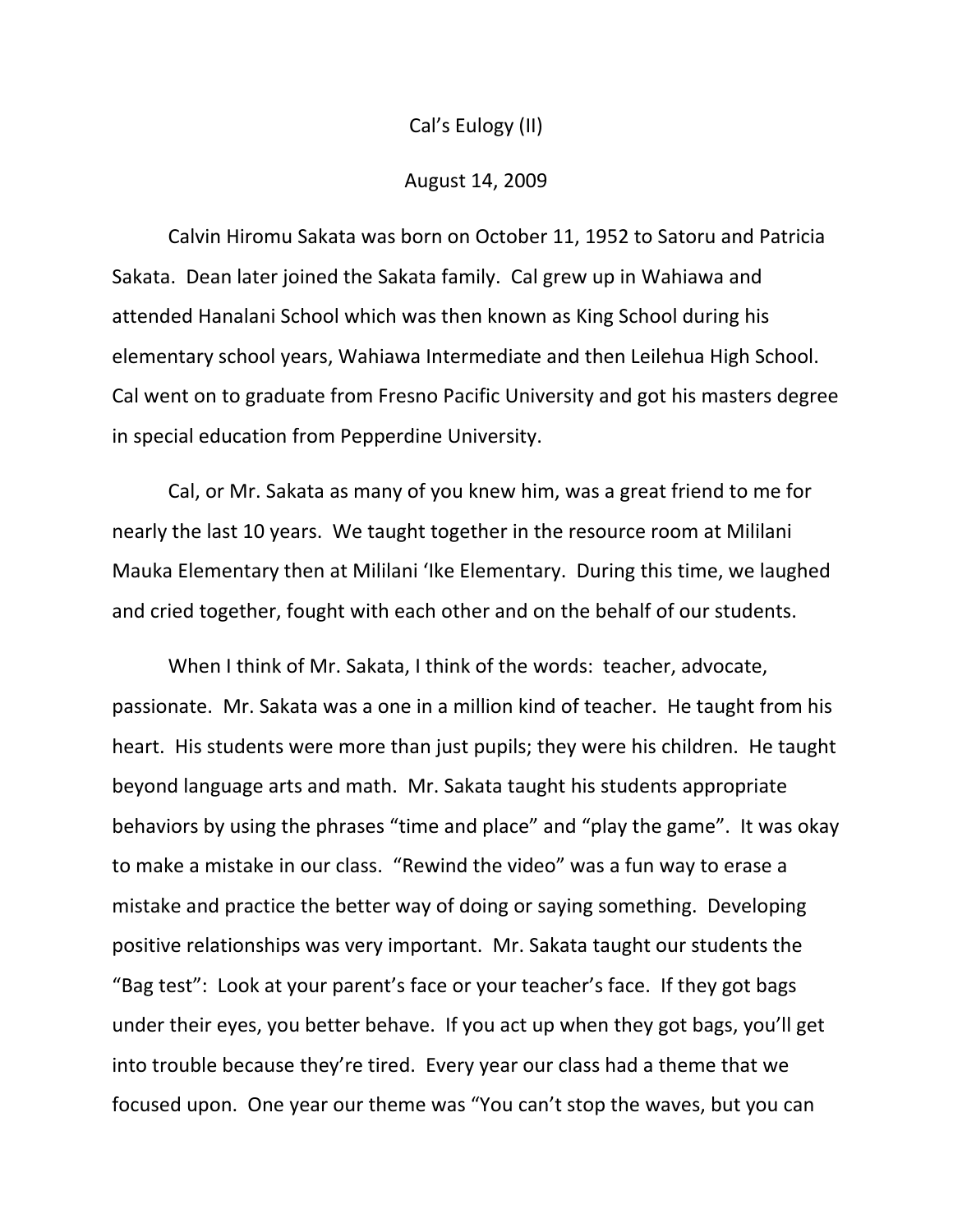learn to surf." Basically, you can't stop things from happening to you, but you can make the best of it. That's exactly what Mr. Sakata did his whole life.

Every student of his and their parents knew that Mr. Sakata was in their corner; he was their advocate. He fought for the underdog, especially for those with a learning disability like himself. Growing up, he knew he was different. In his own words, "I hated school. I was sad, embarrassed, and miserable." He loved stories, but the symbols in a book made no sense to him. Math was a foreign language and PE was a nightmare because he wasn't sure of his own left or right and he was convinced that any ball (baseball, basketball, tennis ball, etc.) had a personal vendetta against him. Learning turned around for him, however, when a caring teacher recognized his love for stories. She tirelessly worked with him until he read his first novel cover to cover at age 16. From this moment on, he knew he wanted to be a teacher for those with learning disabilities to help them know that despite their disability they, too, can learn. Mr. Sakata was no longer sad, embarrassed, or miserable about being dyslexic. He surfed that wave of dyslexia to great heights.

His own experiences and feelings of inadequacy stemming from his early years fueled his passion to be the best teacher and advocate for his students that he could be. He was a board member of HIDA – the Hawaii Branch of the International Dyslexia Association from 1996‐2001 and again from 2003‐2007. He loved being a part of HIDA. He planned the annual Teen Conferences, helped with symposiums and workshops, and gave many speeches. October was dyslexic awareness month and he thrived on helping with the activities. In 2001, he was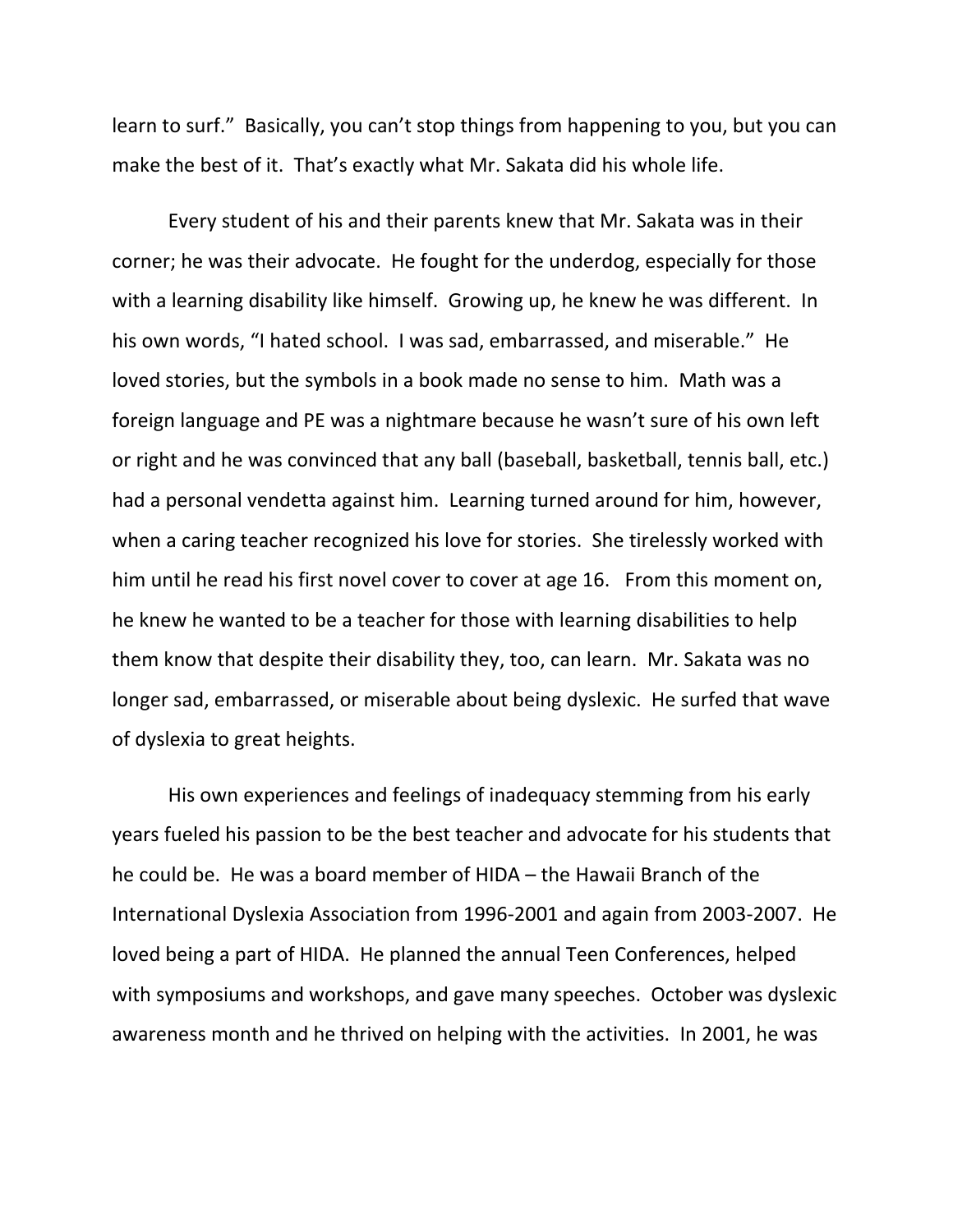named DOE Teacher of the Year from Mililani Mauka Elementary and the following year he was named Volunteer of the Year from HIDA.

Mr. Sakata shared his heroes with the class as well. As you can tell, he liked Mickey Mouse, especially the pie eye Mickey of 1929. However, his idol was Walt Disney, a fellow dyslexic who learned to surf the waves of difficulties, disappointment and devastating failure before reaching success. One of Walt Disney's quotes became his motto: "If you can dream it, you can do it!" Another hero was misunderstood as a child because he was slow in learning how to speak yet he grew up to be a deep thinker. This hero was Albert Einstein. Mr. Sakata and I bought a life size poster of Albert Einstein and laminated it. Mr. Sakata put Albert up in one of our teacher's bathrooms so that anyone who went in there could do some deep thinking. One of Albert Einstein's quotes reflected Mr. Sakata's philosophy on life: "Not everything that can be counted counts and not everything that counts can be counted."

Being a passionate teacher and advocate went beyond the classroom and intertwined with his personal life. Mr. Sakata personally picked up students and transported them to soccer practice or games when they had no other way to get there. He went out of his way to secured scholarship money for students needing tutoring. He welcomed students and their parents into his home when they needed a listening ear. He attended birthday parties, graduation ceremonies and parties, weddings, and when his former students started their own families, he attended their baby lu'au. He visited students in the hospital or other health agencies to provide emotional and moral support to them and their families. This he did throughout the years including as recently as some short months ago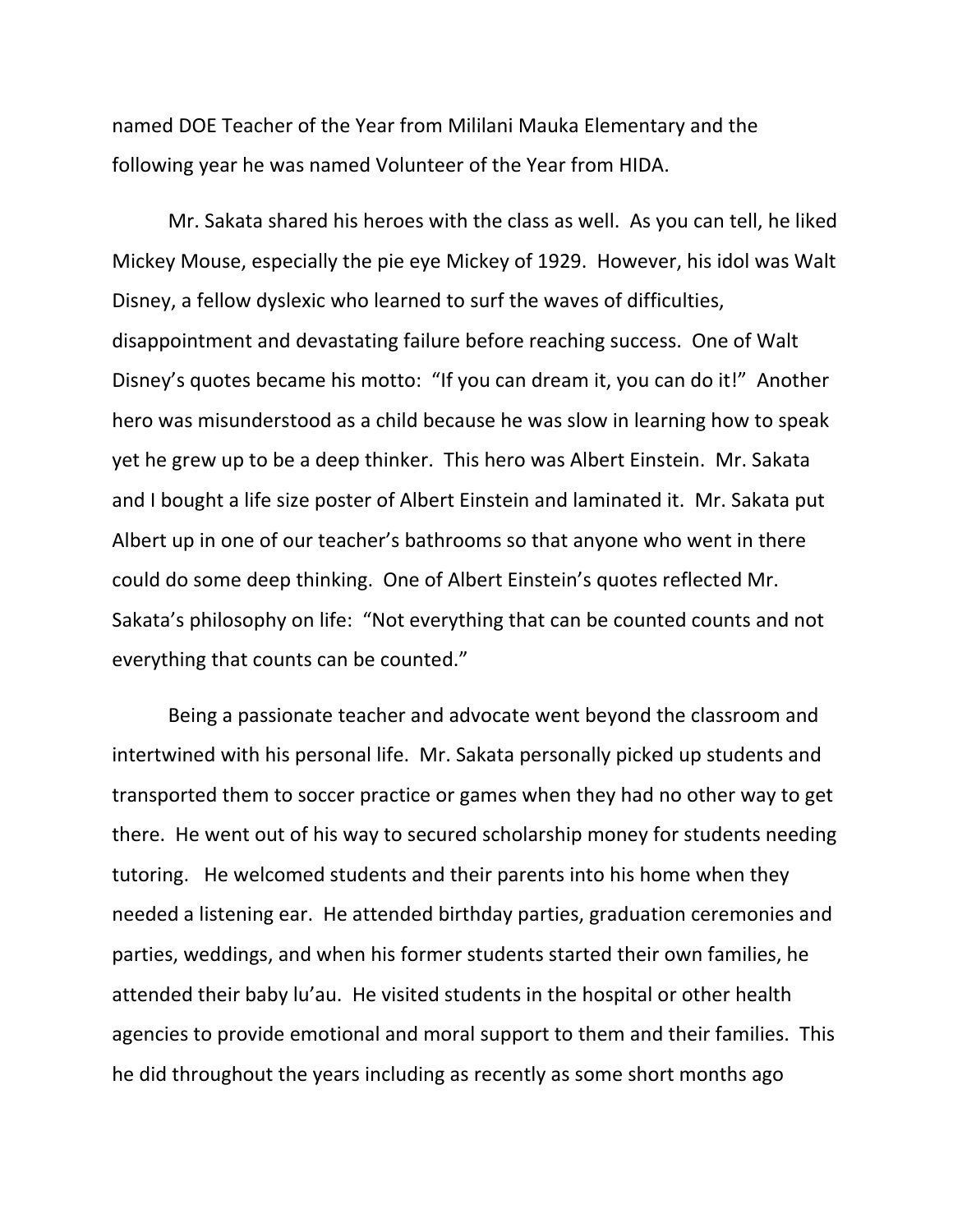despite his own health concerns and excruciating pain. He was always giving and putting others before himself.

In addition to being Mr. Sakata to me and many others of you, he was Cal: a friend, Christian, and survivor. Things did not come easily for Cal, yet he persevered and did his best to overcome his challenges. He loved attending Calvary Chapel. He especially enjoyed the music. Cal was very observant. He noticed that at church women clapped one way and men clapped another yet his own clapping was always off. He bought several worship CD's so I could help him practice clapping in rhythm for his church services. He was encouraged by Phillipians 4:13 "I can do all things through Christ who strengthens me." Whenever Cal spoke at a workshop or event, he always brought his podium with him and his ruler. This scripture is on his ruler that he used to keep his place while reading his script. Speaking in front of a crowd, large or small, believe or not, was not easy for him. Yet he persevered through Christ who strengthened him. He had many other challenges. When he was a teenager, he had to take the permit test repeatedly before he could pass it to get his driver's permit. Did you know that Cal applied to over 20 colleges and universities before he was finally accepted to one? Even after he graduated from college, he couldn't get a teaching job. Imagine what your life would have been like he gave up. "If you dream it, you can do it." "Not everything that can be counted counts and not everything that counts can be counted."

Cal always stood up for everyone. He argued and fought ferociously if he perceived you picking on one of his kids or if he thought you treated someone with a disability unjustly. Or, he fought with you if he thought he was saving you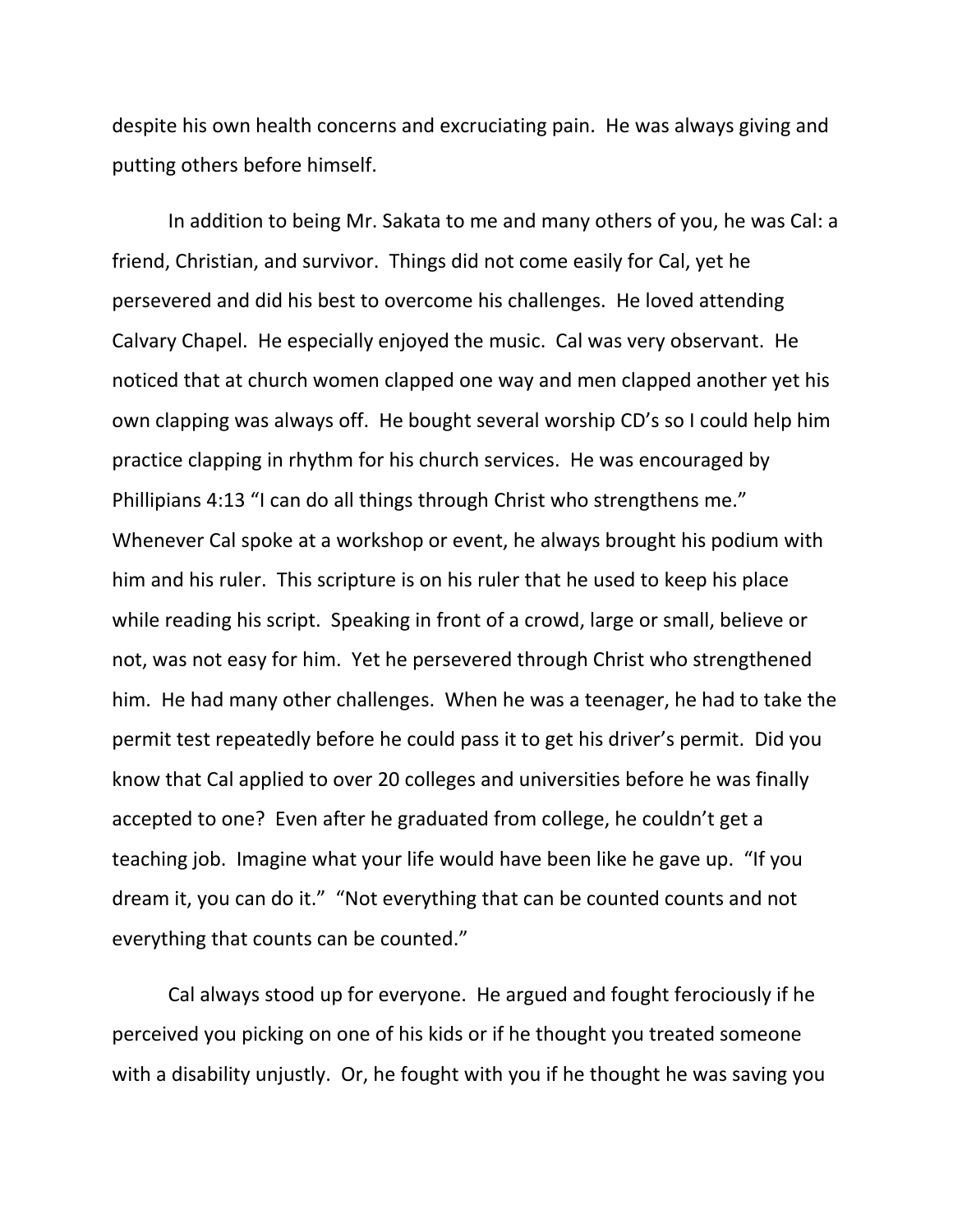from yourself. In his own words Cal always said, "I only fight with people I care about." Sometimes I wish he didn't care so much about me. If he was on a war path, he didn't hold back. Still, he was compassionate and humble. When he finally realized he was wrong, he apologized in his Cal way. This is just one example of many: Leandra, I guess I do have the dinosaur syndrome, Big Body, small brains. I can't argue with you especially with my past of misunderstanding and miscues. I know in my heart, you did the right thing but you know me, I always have to put my two cents in. I'm just sorry.

May 2004 started Cal on what he called his Cancer Journey. Cal always needed to be unique, even in cancer, he was unique. He had an extremely rare type of aggressive prostate cancer. Even with this news he put others first. He scheduled all of his appointments, surgeries, and treatments around the school schedule so he could teach and attend his meetings. At first the greatest side affect that he suffered from was severe fatigue. Still, he visited others in the hospital, including former students, and volunteered to feed the homeless and did many selfless acts of kindness.

Since December 2007, however, his cancer metastasized throughout his body including his bones. He also suffered from numerous, painful canker sores for over a year. These caused intense pain all the time. Yet, he didn't let the pain stop him. He loved life and teaching. Cal reflected upon 1 Chronicles 16:11‐12, "Look to the Lord and his strength; seek his face always. Remember the wonders he has done, his miracles, and judgments he pronounced." This scripture brought him comfort during the times when the pain was unbearable.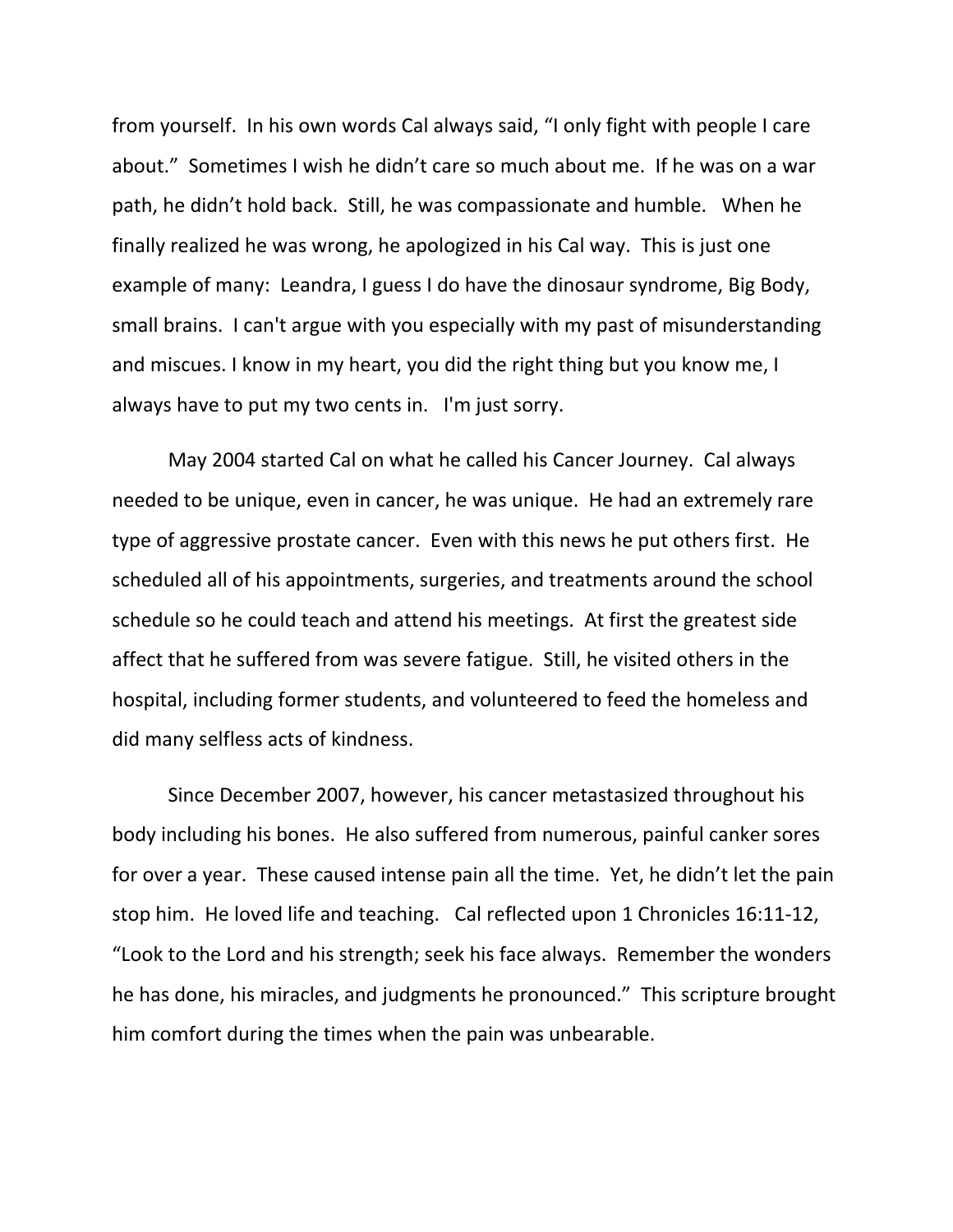Less than a year later, Cal had to start radiation treatment which he was to originally miss two weeks of school. That leave, however, was extended through the end of the first quarter. After his treatments, he was disappointed because the radiation relieved some pain for a short period of time. During this trial, he focused on Psalms 46:10, "Be still and know that I am God." He found joy, beauty, and peace in the sunsets, watching Naaman sleep, and in seeing the full moon. "Not everything that can be counted counts and not everything that counts can be counted."

I was with Cal at his doctor's appointment during which he was told that he most likely had 6 months left. That was a difficult appointment because I could tell that the news didn't sink in. While waiting for his medication, he asked me what the doctor meant by six months. I explained it to him. He said, "Oh." WE repeated this scenario two more times before we headed to my car. The fourth time Cal asked me again while we were sitting in the car. This time it sank in and he cried. As tears slid down my face, he told me, "I'm not crying for myself. I've lived a great life. I couldn't have asked for more. I'm crying because I have been so blessed with friends like you who have helped me throughout my life. Thank you." That was Cal, my great friend; always thankful and seeing things differently.

During the last weeks, he told me quietly that he was ready to return to his heavenly home, but he worried about me. Till the very end, he thought of others. He originally asked me to give his eulogy five years ago when he was first diagnosed with cancer. He reminded me of my promise to do this a couple of months ago. Recently when he asked me again to give his eulogy, he gave me a very specific task which is extremely difficult for me, but I will do my best for Cal.